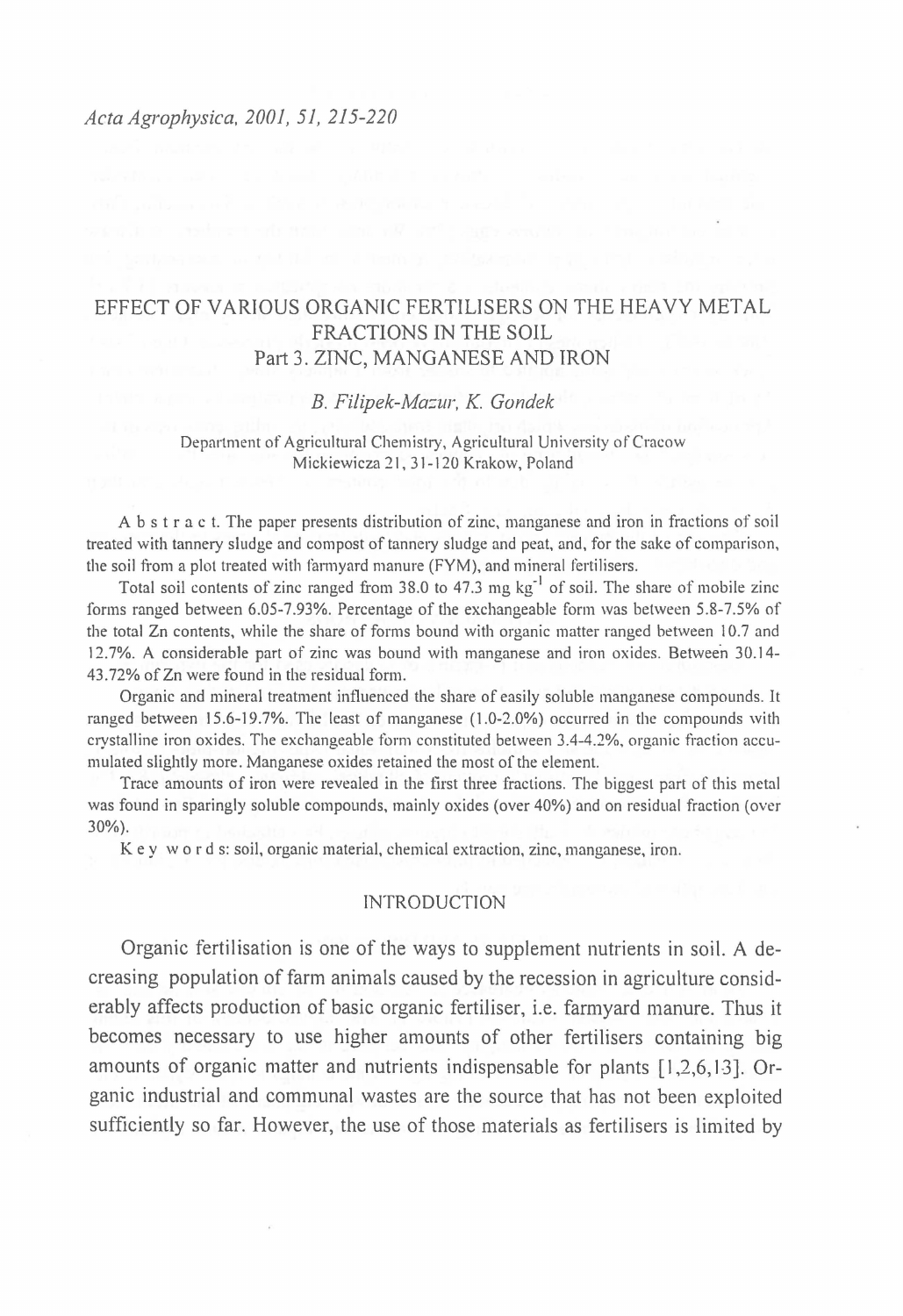the contents of elements or substances harmful for the soil environment. Beside chemical substances, wastes may provide a sanitary hazard, i.e. contain considerable amounts of parasites and disease microorganisms, such as Salmonella, Clostridium perfringenes or Ascaris eggs [15]. We may limit the numbers of disease microorganisms through pasteurisation, fermentation, liming or composting, but limiting the heavy metal contents is a far more complicated procedure  $[5,7,17]$ . Sanitary requirements for sewage sludge concerning their heavy metal contents may be fulfilled when these materials have been properly processed. One of such processes is composting applied to sludge from a tannery sludge treatment plant. Apart from chromium, they do not threaten with contamination by other metals. Application of materials which originate from industry, including composts of tannery sludge, make monitoring of changes occurring in the soil after their application necessary. It is mainly due to the total contents of heavy metals and their distribution in individual compound fractions.

The aim of the present investigations was to determine changes in the contents and distribution of zinc, manganese and iron.

### MATERIALS AND METHODS

Description of methods and properties of materials used for the experiment, as well as a detailed characteristics of the soil were presented in part I of this paper.

After fous years of the experiment, forms of Zn, Mn and Fe compounds were assayed in the average soil samples from individual experimental plots (Table 1) using the Zeien and Brummer's sequential chemical extraction method [18]. The following fractions were considered: F<sub>1</sub> - mobile, F<sub>2</sub> - exchangeable, F<sub>3</sub> - attached to manganese oxides, F<sub>4</sub> - attached to organic matter, F<sub>5</sub> - attached to poorly crystallised iron oxides,  $F_6$  - attached to fully crystallised iron oxides,  $F_7$  - residual (for the description of extraction see part I).

#### RESULTS AND DISCUSION

Total soil zinc contents decreased in relation to the control soil on the untreated plot after organic treatment (Table 1). The highest content of this metal, similar to that in the control samples, was detected in the soil treated with NPK mineral fertilisers (double dose -  $47.3$  mg  $\text{kg}^{-1}$ ). Zinc belongs to more dynamic elements in the soil environment because of a relatively big share of the mobile exchangeable form. It is linked with manganese oxides and organic matter. Application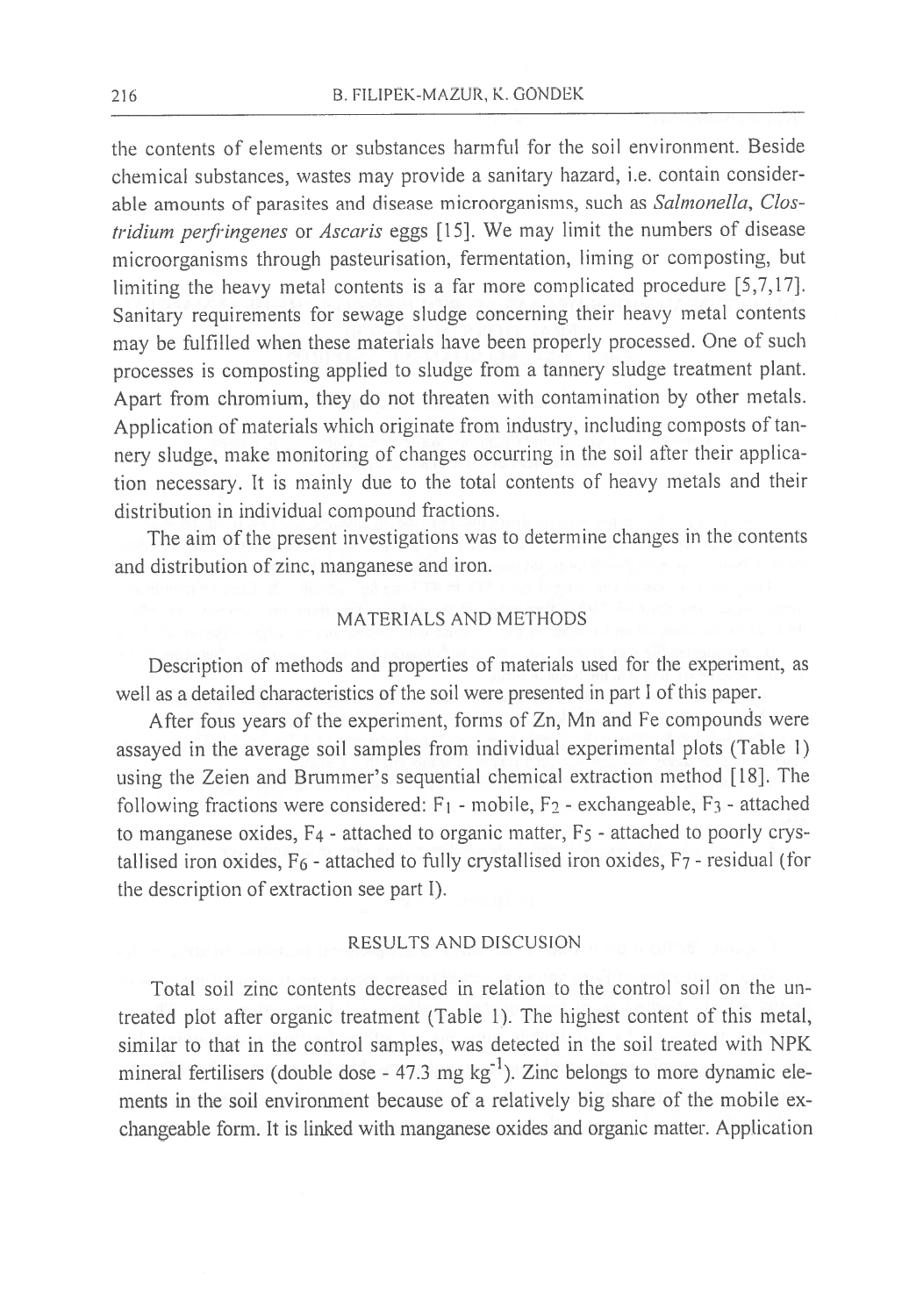| Fertilizer object                     | Total                              | Contribution of particular fractions (%) |     |                |                |      |      |                |  |
|---------------------------------------|------------------------------------|------------------------------------------|-----|----------------|----------------|------|------|----------------|--|
|                                       | concentration<br>$(mg kg^{-1})$ ** | F <sub>1</sub>                           | F2  | F <sub>3</sub> | F <sub>4</sub> | F5   | F6   | F <sub>7</sub> |  |
| No fertilization                      | 47.0                               | 6.0                                      | 4.7 | 7.4            | 10.7           | 14.9 | 12.6 | 43.7           |  |
| FYM <sup>I*</sup>                     | 44.4                               | 6.8                                      | 4.4 | 7.5            | 10.7           | 16.3 | 14.7 | 39.6           |  |
| <b>FYMII*</b>                         | 40.0                               | 6.0                                      | 7.4 | 8.6            | 11.7           | 17.2 | 14.8 | 33.3           |  |
| Peat compost I <sup>*</sup>           | 38.9                               | 6.3                                      | 7.0 | 8.4            | 11.4           | 17.0 | 12.8 | 37.4           |  |
| Peat compost II*                      | 39.4                               | 6.8                                      | 7.5 | 9.0            | 12.2           | 16.5 | 13.4 | 35.1           |  |
| Sludge I*                             | 40.7                               | 7.9                                      | 6.2 | 8.3            | 11.9           | 17.2 | 13.6 | 36.0           |  |
| Sludge $II^*$                         | 40.3                               | 6.2                                      | 5.8 | 8.8            | 11.8           | 17.0 | 12.2 | 36.5           |  |
| Mineral fertilization I*              | 39.8                               | 7.2                                      | 5.2 | 8.0            | 12.8           | 17.9 | 14.2 | 35.8           |  |
| Mineral fertilization II <sup>*</sup> | 47.3                               | 7.2                                      | 6.3 | 7.7            | 10.8           | 13.7 | 24.1 | 30.1           |  |

T a b l e 1. Percentage distribution of zinc fractions in total Zn content in air-dry soil

\* I - single dose, II - double dose; \*\* sum of fraction F<sub>1</sub> - F7.

of peat compost and raw sludge caused a slight increase in the percentage of mobile zinc forms (in relation to the control soil). The values ranged between 6.2 and 7.9% of the total contents. The proportion of the exchangeable form was similar (5.8-7.5% of total Zn contents). Kabata-Pendias [10] stated an increase in the zinc mobile forms share after introduction of municipal wastes.

The share of forms attached to organic matter (10.7-12.7%) in the soils of all the treatments remained on the level close to the value determined in the control soil (10.7%). A considerable portion of zinc was linked with manganese and iron oxides, which was mentioned also by other authors [4,8]. Mineral and organic fertilisation caused a decrease in permanent forms of zinc.

The applied organic and mineral treatment increased the share of easily water soluble manganese combinations in the soil, i.e. the mobile fraction (Table 2) but did not change proportions of other fractions in total contents of this element much. Mercik et al. [14] stated similar dependencies in their investigations on the effect of long-term mineral and organic fertilisation on the microelement contents in the soil. The share of mobile manganese was between 15.6% in the soil treated with peat compost (single dose) and 19.7% of total contents in the soil fertilised with mineral fertilisers. The lowest amount of manganese (total 1.0-2.0%) occurred in the combinations with crystalline iron oxides, which proved that this metal has high mobility which was also confirmed by other studies [12]. The exchangeable form constituted between 3.4-4.2% of the total Mn, organic fractions accumulated slightly more  $(5.4{\text -}6.5%)$  of it. Manganese oxides  $(F<sub>3</sub>)$  retained the highest amounts of this element, and there Mn share ranged between 48.5-54.7%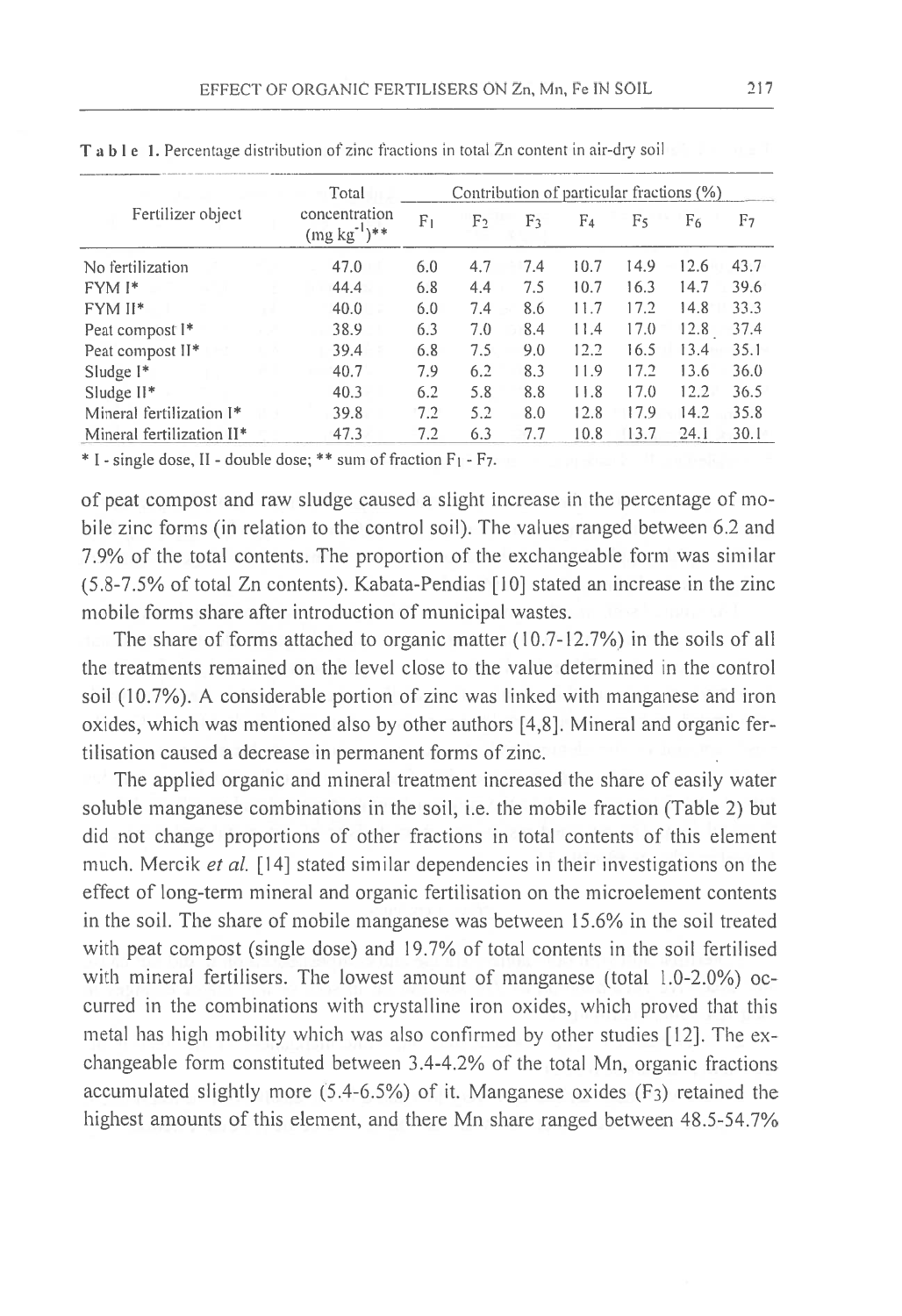| Fertilizer object         | Total<br>concentration<br>$(mg kg^{-1})$ ** | Contribution of particular fractions (%) |                |     |      |     |      |     |     |
|---------------------------|---------------------------------------------|------------------------------------------|----------------|-----|------|-----|------|-----|-----|
|                           |                                             | F <sub>1</sub>                           | F <sub>2</sub> | F٦  | F4   | F٢  | F6   | F7  |     |
| No fertilization          |                                             | 758.6                                    | 15.0           | 3.6 | 52.4 | 6.2 | 17.8 | 1.8 | 3.3 |
| $FYMI*$                   |                                             | 705.5                                    | 18.5           | 3.8 | 49.0 | 5.6 | 17.6 | 2.0 | 3.4 |
| FYM II*                   |                                             | 756.0                                    | 16.4           | 4.2 | 49.5 | 5.6 | 15.7 | 1.8 | 2.7 |
| Peat compost I*           |                                             | 806.2                                    | 15.6           | 3.5 | 54.0 | 6.3 | 15.7 | 1.3 | 2.8 |
| Peat compost II*          |                                             | 819.6                                    | 17.8           | 3.5 | 54.7 | 6.2 | 15.6 | 1.7 | 2.7 |
| Sludge $I^*$              |                                             | 763.5                                    | 18.4           | 3.4 | 49.9 | 6.5 | 17.6 | 1.7 | 3.1 |
| Sludge $II^*$             |                                             | 713.2                                    | 17.5           | 3.5 | 52.2 | 5.4 | 15.3 | 1.7 | 3.4 |
| Mineral fertilization I*  |                                             | 707.1                                    | 19.7           | 3.9 | 50.1 | 6.0 | 17.7 | 1.7 | 3.1 |
| Mineral fertilization II* |                                             | 639.1                                    | 19.7           | 3.5 | 48.5 | 6.2 | 17.2 | 1.0 | 3.9 |

T a b l e 2. Percentage distribution of manganese fractions in total Mn content in air-dry soil

\* I - single dose, II - double dose; \*\* sum of fraction F<sub>1</sub> - F7.

of total contents. The above data show that manganese and iron oxides played the greatest role in the manganese retention, as confirmed by Karczewska [11]. Irrespective of the applied treatment, the total amount of this metal changed slightly in comparison to the untreated control soil.

The studied soil, like the most soils in Poland, contained considerable amounts of iron [10]. Total content of this metal was lower in the soils after treatment than in the control soil (Table 3). The contents ranged between 1.2-1.5% Fe. There were trace amounts of this metal in the mobile and exchangeable fractions, while iron linked with manganese oxides constituted on average 0.4% of total Fe. The basic amount of the element falls to sparingly soluble combinations mainly attached to iron oxides and on the residual fraction. Over 60% was in the fraction linked with iron oxides, while the residual fraction accumulated up till 36.45% of the total iron. The obtained results are characteristic of this metal and were confirmed in other works [9,11].

## **CONCLUSIONS**

1. Fertilisation with raw tannery sludge and compost based on it, did not cause any excessive accumulation of Zn, Mn and Fe in soil, or any major changes in their fractional distribution.

2. Zinc occurred in the residual fraction, while manganese in the fraction attached to manganese oxides.

3. Iron was characterised by a very low share in the easily soluble fractions, it concentrated in the combinations with iron oxides and in the residual fraction.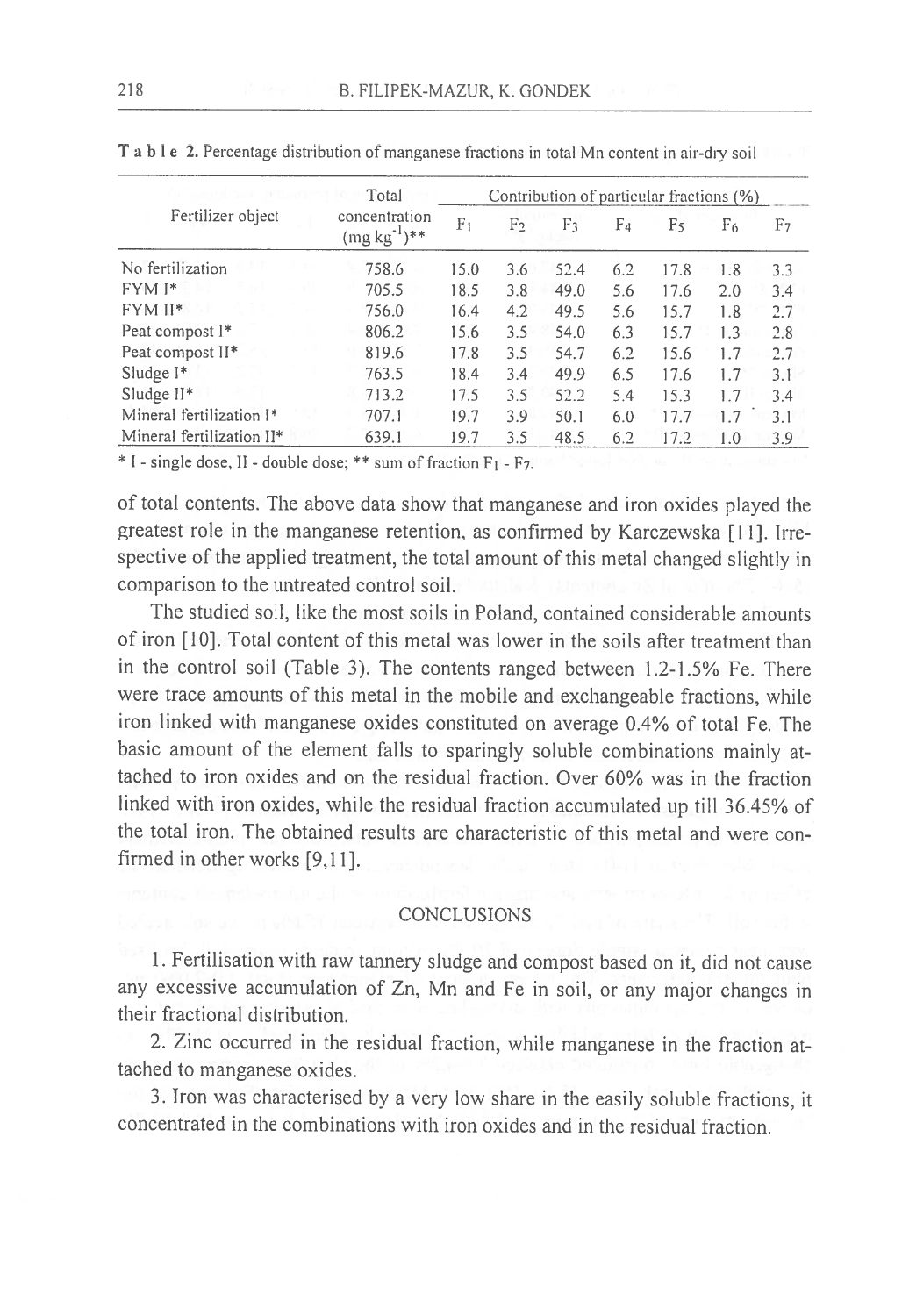|                                       | Total<br>concentration<br>$(mg kg^{-1})$ ** | Contribution of particular fractions (%) |      |                |      |        |       |       |  |
|---------------------------------------|---------------------------------------------|------------------------------------------|------|----------------|------|--------|-------|-------|--|
| Fertilizer object                     |                                             | F١                                       | F٦   | F <sub>3</sub> | F4   | F٢     | F6    | F7    |  |
| No fertilization                      | 15915                                       | 0.03                                     | 0.01 | 0.41           | 5.93 | 48.79  | 14.01 | 30.82 |  |
| $FYMI*$                               | 14837                                       | 0.04                                     | 0.02 | 0.46           | 5.66 | 45.73  | 17.73 | 30.36 |  |
| $FYMII*$                              | 14208                                       | 0.03                                     | 0.02 | (0.50)         | 6.13 | 47.65  | 18.51 | 27.17 |  |
| Peat compost I*                       | 13828                                       | 0.02                                     | 0.04 | 0.41           | 6.49 | 45.31  | 16.96 | 30.77 |  |
| Peat compost II <sup>*</sup>          | 15176                                       | 0.03                                     | 0.03 | 0.40           | 5.95 | 47.80  | 17.76 | 28.04 |  |
| Sludge $1*$                           | 15856                                       | 0.02                                     | 0.02 | 0.36           | 5.68 | 52.22  | 13.15 | 28.54 |  |
| Sludge $II^*$                         | 13424                                       | 0.03                                     | 0.05 | 0.43           | 5.68 | 44.4() | 17.06 | 32.37 |  |
| Mineral fertilization I*              | 12842                                       | 0.04                                     | 0.04 | 0.44           | 6.83 | 43.61  | 18.14 | 30.91 |  |
| Mineral fertilization II <sup>*</sup> | 12044                                       | 0.04                                     | 0.04 | 0.54           | 6.64 | 44.71  | 11.58 | 36.45 |  |

T a b I e 3. Percentage distribution of iron fractions in total Fe content in air-dry soil

 $*$  I - single dose, II - double dose;  $**$  sum of fraction  $F_1$  -  $F_7$ .

#### **REFERENCES**

- 1. Baran S., Bielińska J., Wiśniewski J.: Wpływ stosowania niekonwencjinalnych nawozów wieloskładnikowych na wybrane właściwości gleby lekkiej. Zesz. Nauk. AR Szczecin, 72, 11-20, 1998.
- 2.Baran S., Flis-Bujak M., Turski R., Żukowska G.: Zmiany właściwości fizykochemicznych gleby użyźnionej osadem ściekowym. Roczn. Glebozn., 47, 3-4, 123-130, 1996.
- 3.Baran S., Turski R.: Degradacja, ochrona i rekultywacja gleb. Wyd. AR Lublin, 1996.
- 4. Chłopecka A.: Wpływ różnych związków kadmu, miedzi, ołowiu i cynku na formy tych metali w glebie oraz na ich zawartość w roślinach. Wyd. IUNG, Puławy, 1994.
- 5. Czuba R. (red.).: Nawożenie mineralne roślin uprawnych. Wyd. Zakłady Chem., Police, 1996.
- 5. Czyżyk F.: Wpływ ścieków na skład chemiczny gleb. Zesz. Probl. Post. Nauk Roln., 418, 571-576, 1995.
- 7. Hermann J.: Wpływ dawek i rodzajów wapna tlenkowego oraz hydratyzowanego na higienizację osadów ściekowych z miejskiej oczyszczalni ścieków. III Konf. Nauk. "Kompleksowe i szczegółowe problemy inżynierii środowiska". Koszalin-Ustronie Morskie, 493-501, 1997.
- 8. Hickey M. G., Kittrick J. A.: Chemical partitioning of cadmium, copper, nickel and zinc in soils and sediments containing high levels of heavy metals. J. Environ. Qual., 13, 372-376, 1984.
- 9. Jakubus M., Czekała J., Blecharczyk A.: Wpływ wieloletniego nawożenia na frakcje mikroelementów w glebie. Zesz. Probl. Post. Nauk Roln., 434, 443-448, 1996.
- 10. Kabata-Pendias A., Pendias H.: Biogeochemia pierwiastków śladowych. PWN, Warszawa. 1993.
- 11. Karczewska A.: Formy wybranych metali w poziomach powierzchniowych i podpowierzchniowych gleb zanieczyszczonych emisjami huty miedzi. Zesz. Probl. Post. Nauk Roln., 418, 481-486, 1995.
- 12. Kukurenda H.: Wpływ zmiennych czynników środowiska na przemiany manganu glebowego i jego dostępność dla owsa. Roczn. AR Poznań, Rozprawy, 137, 1976.
- 13. Mazur T., Koc J.: Badania nad wartością nawozową osadów garbarskich. Cz. IV. Wpływ nawożenia osadami garbarskimi na zmiany chemiczne właściwości gleb. Roczn. Glebozn., 37, 1, 137-146, 1976.
- 14. Mercik S., Stępień W., Kubik J.: Wpływ wieloletniego nawożenia mineralnego i organicznego na zawartość mikroelementów w glebie. Mat. VII Symp. "Mikroelementy w rolnictwie". Wrocław, 71-75, 1992.